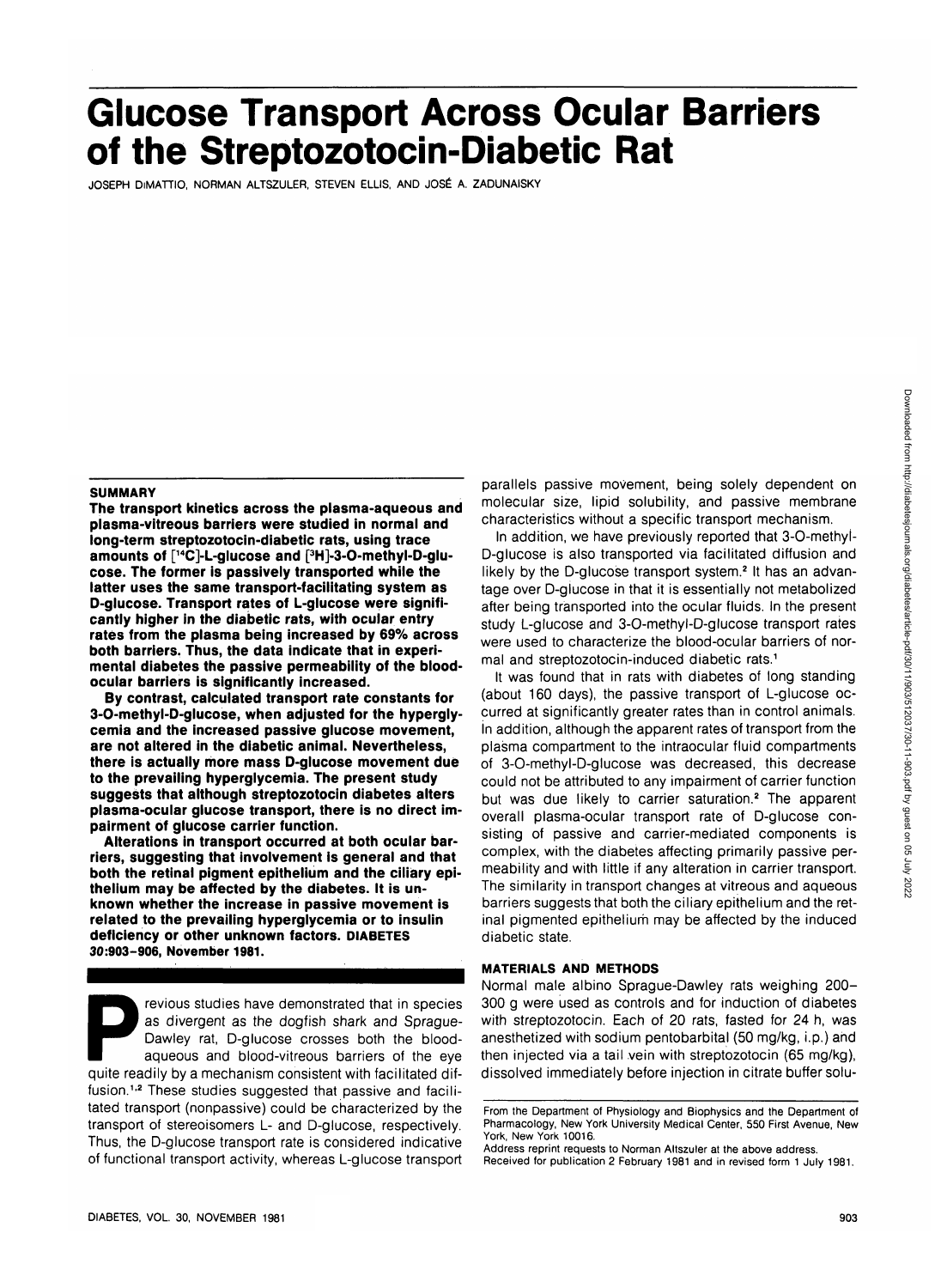tion (0.09 M in saline, pH 4.5). Plasma glucose was elevated at 2 days following injection and remained elevated as judged by intermittent monitoring of urine or blood glucose using Keto-Diastix (Miles Laboratories, Elkhart, Indiana) and directly by glucose oxidase,<sup>3</sup> using the Beckman Glucose Analyzer (Beckman Instruments, Fullerton, California). The animals received no insulin and only animals with plasma glucose values above 350 mg/dl were used.

#### **EXPERIMENTAL PROCEDURE**

The femoral vein of anesthetized rats was cannulated using polyethylene tubing (P.E. 50), which was connected to a two-way stopcock to simplify blood removal or injection of materials. Heparin (25 IU/kg) was administered to minimize blood clotting. At a designated time zero, a calibrated bolus of labeled material was injected in 0.5 ml of saline. Small samples of blood ( $\sim$  100  $\mu$ ) were removed at 2, 4, 7, 10, 15, and 18 min and the volume replaced at each time with saline. The animal was then killed with a dose of pentobarbital and both eyes quickly enucleated. A sample of aqueous humor (5-15  $\mu$ ) per eye) was obtained through the cornea and an aliquot prepared for isotope counting. The vitreous humor was then removed by a cut through the back of the eye and a pooled  $20-30-\mu$ I sample from both eyes was collected for isotope counting. Each experiment provided a plasma concentration curve and measurements of aqueous and vitreous concentrations at the end of the test period.

The plasma-ocular transport rates, using [<sup>3</sup> H]-3-O-methyl-D-glucose and [<sup>4</sup> C]-L-glucose, were measured as described in detail previously.<sup>2</sup> Rate of transport parameters,  $K_i$  (min<sup>-1</sup>) and  $K_o$  (min<sup>-1</sup>), measuring the apparent entry and exit rates of labeled test molecules into the aqueous and vitreous fluids of the eye from the plasma compartment, were determined using the plasma-ocular humors model presented here in brief.4

The model assumes that transport to and from the ocular compartment can occur by passive diffusion, active secretion, or bulk absorption. The resulting system equation is:

$$
\frac{dC_A}{dt} = K_D C_P - K_D C_A + K_F n C_P - K_F C_A \tag{1}
$$

where  $C_A$  and  $C_P$  are tracer concentration variables for

plasma (P) and ocular humor (A), and  $\mathsf{K}_\mathsf{D}$  (min<sup>-1</sup>) is the diffusion rate constant.  $K_F$  (min<sup>-1</sup>), the secretion constant, is assumed to be equal to the bulk absorption constant since the eye compartment volume remains relatively constant. The concentration of newly secreted fluid is taken as  $nC_P$ , which is a simple linear function of plasma concentration. At steady state,

$$
\left(\frac{dC_A}{dt}\right)_{t\to\infty} = 0 \text{ and } \frac{C_A}{C_P} = \frac{K_F n + K_D}{K_F + K_D} = \frac{K_i}{K_o} \tag{2}
$$

The steady-state value of  $C_A/C_P$  used for both L-glucose and 3-O-methyl-D-glucose transport rate calculations was 1.0, which implies that neither substance is actively secreted against a concentration gradient; experimental support for this has been presented elsewhere.<sup>3</sup>

Thus, n, defined as the concentration of newly secreted ocular fluid divided by the plasma concentration, is for both L-glucose and 3-O-methyl-D-glucose equal to 1.0 and  $K_i = K_o$ . The model equation in this case simplifies to

$$
\frac{dC_A}{dt} = K_i C_P - K_o C_A \tag{3}
$$

After a bolus injection of labeled test material was introduced into the plasma, the concentration of label was determined periodically and these data were fit graphically to an equation of the form:

$$
C_{\mathsf{P}} = A + Be^{-\mathsf{b}_1 \mathsf{t}} + Ce^{-\mathsf{b}_2 \mathsf{t}} \tag{4}
$$

From an estimation of  $C_A/C_P$  at steady state, the plasma concentration constants A, B, C,  $b_1$ , and  $b_2$ , and determined ocular concentrations at a specific time, Eq. (4) can be solved to yield rate constants  $K_i$  and  $K_o$ .

Each experiment was performed using double labeling [ 3 H]-3-O-methyl-D-glucose and [14C]-L-glucose, thus allowing the determination of transport rates of both D- and L-glucose in each test animal and acting as an internal control.

#### **RESULTS**

Table 1 shows results obtained with [14C]-L-glucose and [ 3 H]-3-O-methyl-D-glucose introduced simultaneously into individual test animals. Measurements on diabetic rats were performed  $160 \pm 8$  days after the administration of strepto-

The rates of transport of L-glucose and 3-O-methyl-D-glucose across the ocular barriers of control and streptozotocin-diabetic rats

|                                        | Plasma<br>glucose<br>(mg/d)   | Aqueous                   |                            | Vitreous          |                            |
|----------------------------------------|-------------------------------|---------------------------|----------------------------|-------------------|----------------------------|
|                                        |                               | $C_{\lambda}/C_{\rm P}^*$ | $K_i$ (min <sup>-1</sup> ) | $C_v/C_P^*$       | $K_i$ (min <sup>-1</sup> ) |
| [ <sup>14</sup> C]-L-glucose           |                               |                           |                            |                   |                            |
| Control (14)                           | $158 \pm 41$<br>$(144 - 168)$ | $0.372 \pm 0.020$         | $0.013 \pm 0.002$          | $0.209 \pm 0.011$ | $0.0068 \pm 0.0016$        |
| Diabetic (11)                          | $471 \pm 31$<br>$(396 - 532)$ | $0.596 \pm 0.038$         | $0.022 \pm 0.003$          | $0.298 \pm 0.028$ | $0.0115 \pm 0.0014$        |
| [ <sup>3</sup> H]-3-O-methyl-D-glucose |                               |                           |                            |                   |                            |
| Control (14)                           | $158 \pm 4$<br>$(144 - 168)$  | $0.918 \pm 0.023$         | $0.067 \pm 0.006$          | $0.697 \pm 0.021$ | $0.042 \pm 0.004$          |
| Diabetic (11)                          | $471 \pm 31$<br>$(396 - 532)$ | $0.723 \pm 0.051$         | $0.047 \pm 0.005$          | $0.584 \pm 0.040$ | $0.028 \pm 0.004$          |

\* Experimentally determined concentration ratios at 18 min. Concentration in aqueous (C<sub>A</sub>), vitreous (C<sub>v</sub>), and plasma (C<sub>P</sub>).

f The number of experiments in parenthesis. Values are reported as means ± SDM.

TABLE 1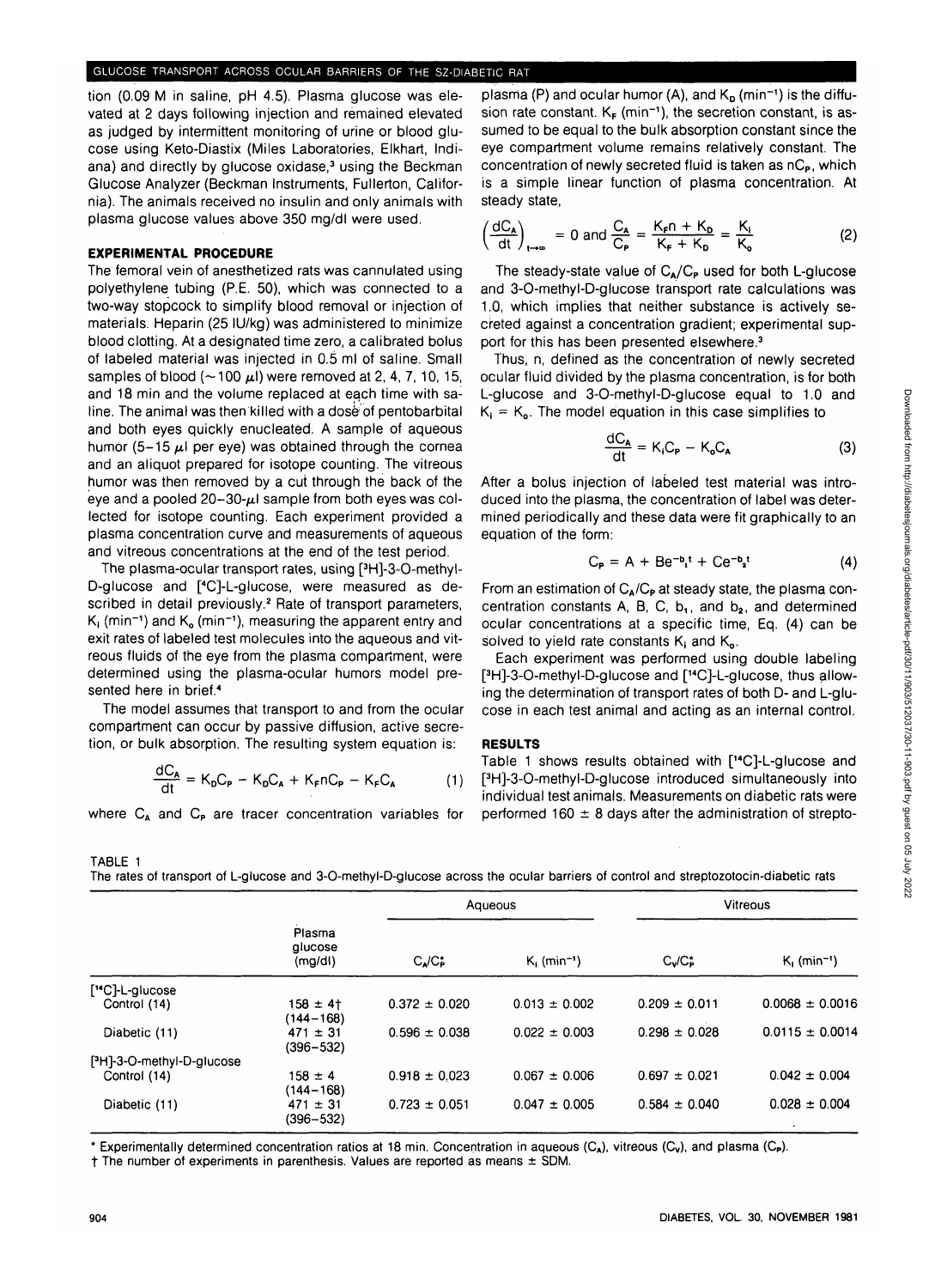## **J. DiMATTIO, N. ALTSZULER, S. ELLIS, AND J. A. ZADUNAISKY**

zotocin. It can be seen that in the diabetic animals, 3-0 methyl-D-glucose transport constants based on measurements with radiolabeled compound are decreased by 30% across the plasma-aqueous and 33% across the plasma-vitreous barriers. When elevated glucose levels are taken into account, unidirectional rates of unlabeled glucose, which depend on the product of  $K_i$  and  $C_p$ , are increased by 108% across the aqueous and 99% across the vitreous barriers, assuming that the diffusion characteristics (transport area) of the diabetic animal have not changed. By contrast, ocular entry constants for L-glucose were significantly  $(P < 0.001)$ greater in the diabetic animal than in control animals, being increased by 69.1% and 69.2% across the aqueous and vitreous barriers, respectively. Table 1 also shows that plasma glucose levels of the diabetic animals obtained at the time of ocular transport measurements were about three times greater than those of control animals.

The ratio of the transport rates of D- and L-glucose as seen in Figure 1 is a concise measure of barrier selectivity. If movement of glucose from blood to the ocular fluids were only passive, this ratio would be 1.0. The D/L ratio of 5 or greater in the normal animal attests to the importance of facilitative transport in the normal state. The diabetic animal exhibits a decreased ability to selectively transport D-glucose from plasma to the ocular fluids. The D/L transport ratio across the aqueous barrier in diabetic animals is only 40.4% that of normal animals and, similarly, it is 38.7% of control across the vitreous barrier.

### **DISCUSSION**

The present study clearly demonstrates that long-standing diabetes mellitus, induced in rats with streptozotocin, results in changes in glucose transport into the eye compartments. It is seen that L-glucose, which moves passively from the blood to the eye fluids, enters into both the aqueous and vitreous humors at a significantly faster rate than in normal animals, suggesting a general increase in passive permeability. Recent studies using fluorescein have revealed that

**FIGURE 1. A comparison of the 3-O-methyl-D-glucose/L-glucose transport ratio for control and long-term streptozotocin-dlabetic rats In both the aqueous and vitreous humors. The values are reported as mean ± SD. The standard deviations for the ratios were estimated as the normalized geometric mean of the deviations for the 3-O-methyl-D-glucose and L-glucose transport rates.**



the diabetic rat displays a greater leakage of dye into ocular fluids.<sup>5,6</sup> The present findings provide further evidence that such an increase in permeability occurs for glucose.

The finding that the overall D-glucose transport constants as estimated with [<sup>3</sup> H]-3-O-methyl-D-glucose were diminished by about 30% across the plasma-aqueous and plasma-vitreous barriers does not necessarily mean that unidirectional rates of bulk glucose movement are decreased. This is reasoned from a previous study in normal rats given plasma glucose to produce a similar hyperglycemia.<sup>2</sup> In these normal rats, D-glucose rate constants were decreased by 60% and 53% across the aqueous and vitreous barriers, respectively, at glucose levels comparable to those encountered in the diabetic rat (470 mg/dl). This is presumably due to saturation of the carrier transport. The fact that in the diabetic rat, transport constants did not decrease to these same levels may be attributed to an increase in passive movement of glucose. Thus, the combination of the decreased rate constants as observed in normal hyperglycemic rats and the increased passive rate constants observed in the diabetic rat yield estimated rate constants of 0.046 and 0.024 min~1 across the aqueous and vitreous barriers, respectively, thus similar to values reported in Table 1. Consequently, we conclude that in the long-term diabetic animal, there is no demonstrable change in the kinetics of the ocular glucose carrier systems.

The finding that glucose transport was altered to a similar extent in passage from plasma to aqueous humor and from plasma to vitreous humor warrants further comment. The principal transport barriers to the ocular fluids are distinct and separate, namely, the retinal pigmented epithelium and the ciliary epithelium, respectively. The capillaries perfusing these epithelial barriers are fenestrated, which presumably allows for unimpeded passive movement of glucose. Thus, it is reasonable to assume that the increased passive movement of glucose across the plasma ocular barriers would occur at these tight-junction-containing layers, rather than at the capillaries. The similar values for passive transport change at both barriers may be coincidental, but it may also reflect some common defect due to the diabetic state which affects the barrier to passive movement of glucose at a variety of sites. The mechanism of this defect remains to be determined. However, in the presence of hyperglycemia such increased permeability would greatly increase the movement of glucose into tissues in which glucose transport is not dependent on insulin. Such increased passive movement of glucose may thus be a contributing factor to the complications of diabetes. The glucose-transport-facilitating carrier route does not appear to be affected by the insulin deficiency of the diabetic rat as had been previously suggested,<sup>7</sup> yet passive movement is increased. Whether the increased passive transport across ocular barriers of the diabetic rat is related to the lack of insulin or the hyperglycemia or other unknown factors of the diabetic state remains to be investigated.

### **ACKNOWLEDGMENTS**

The assistance of Dr. Severino Cioli in the early stages of this work and the technical expertise of Jack Streitman are gratefully acknowledged.